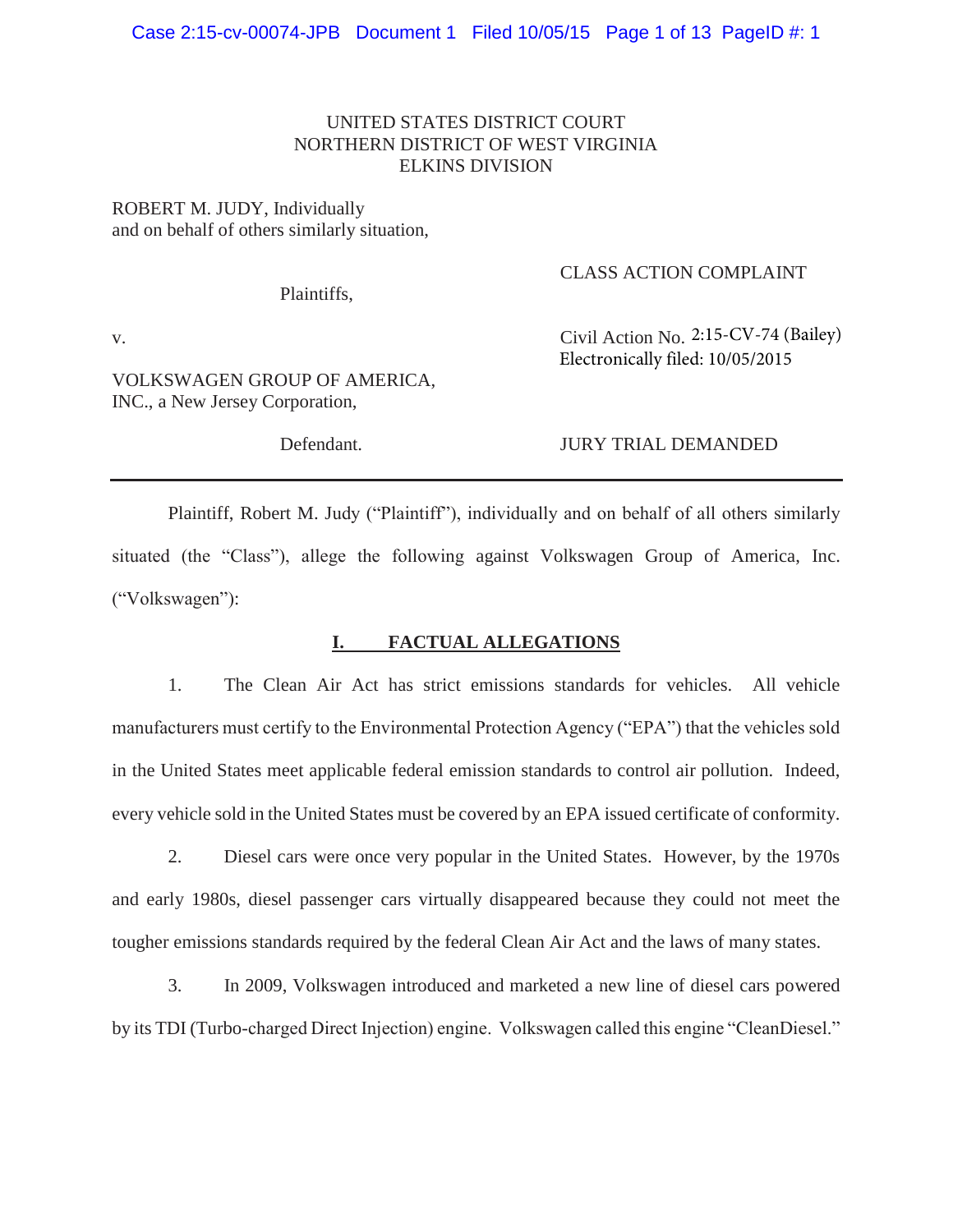### Case 2:15-cv-00074-JPB Document 1 Filed 10/05/15 Page 2 of 13 PageID #: 2

4. Volkswagen claimed to consumers that the new TDI engine provided improved power and fuel efficiency while still meeting the tougher emissions standards.

5. Volkswagen charged several more thousand dollars for the CleanDiesel engine upgrade. For example, a comparison between the 2015 Volkswagen Jetta base S model and the same model-year Jetta with the TDI S CleanDiesel engine shows that Volkswagen charged a premium of \$2,860 for the CleanDiesel model. Price comparisons of other models and trim packages reveal that consumers paid even greater premiums for the CleanDiesel technology.

6. Volkwagen's "CleanDiesel" engine, however, was a complete sham. The TDI engine was not cleaner. Rather, Volkswagen developed and installed sophisticated software that allowed the engines to detect when it was undergoing an emission test ("deceptive software"). Once detected, the software would activate full emissions controls on the engine thereby allowing it to pass the test. If the engine was not undergoing an emission test, the vehicle operator enjoyed greater power and fuel efficiency, but the vehicle emitted nitrogen oxides (NOx) at up to 40 times the standard allowed under United States laws and regulations.

7. According to EPA filings, Volkswagen installed its deceptive software in the following diesel models ("Affected Vehicles"): MY 2009-2015 VW Jetta; MY 2009-2014 Jetta Sportwagen; MY 2012-2015 VW Beetle; MY 2012-2015 VW Beetle Convertible; MY 2010-2015 VW Golf; MY 2015 Golf Sportwagen; MY 2012-2015 VW Passat; and MY 2010-2015 Audi A3. Additional discovery may reveal other model years and models contained the evasive software. The sole purpose of the installed software on the CleanDiesel engines was to evade the EPA's emissions standards.

8. NOx pollution contributes to nitrogen dioxide, ground-level ozone, and fine particulate matter. Ozone and particulate matter exposure have been linked to premature death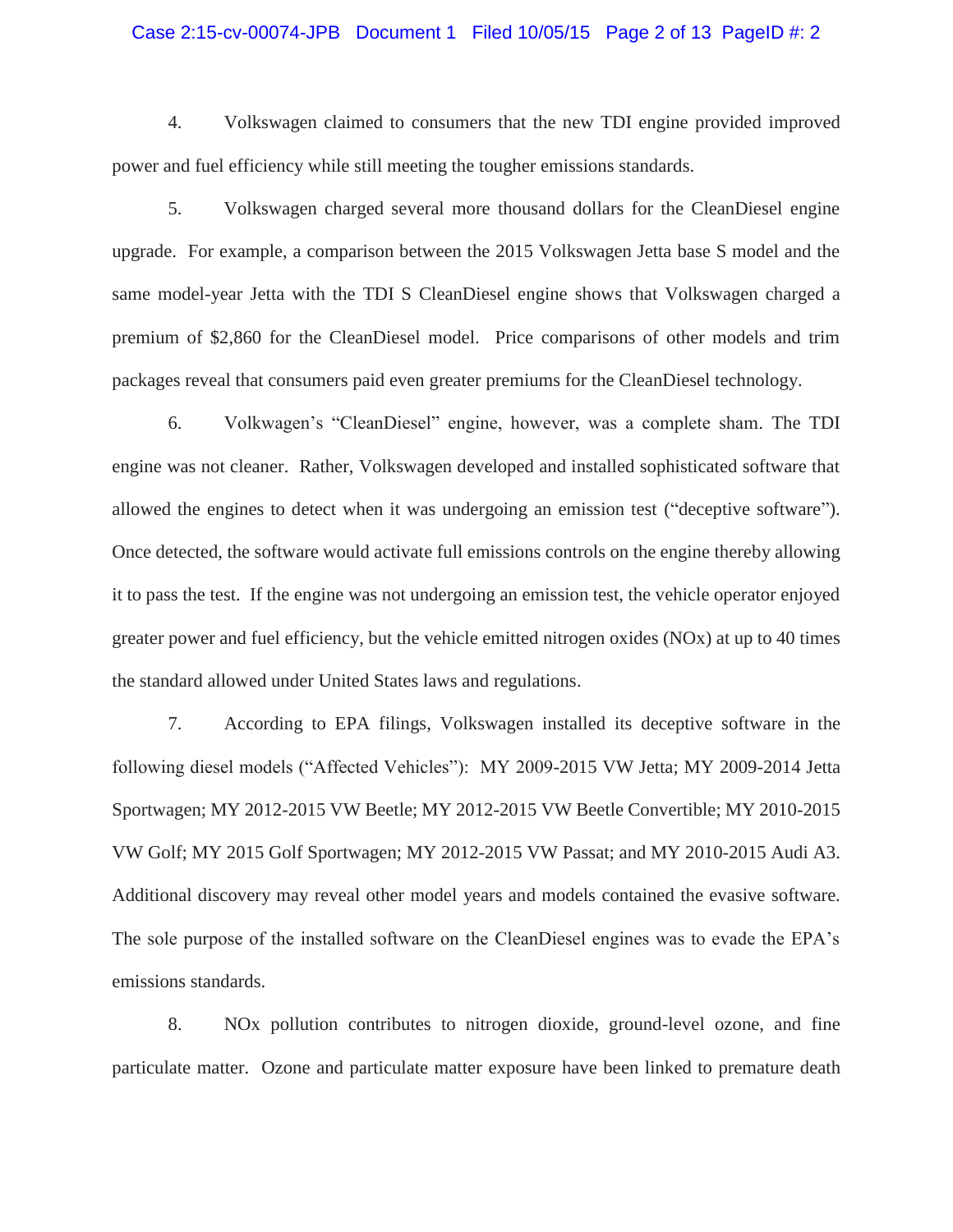### Case 2:15-cv-00074-JPB Document 1 Filed 10/05/15 Page 3 of 13 PageID #: 3

due to respiratory-related or cardiovascular-related effects. People with pre-existing conditions, children and the elderly are at a greater risk from exposure to these pollutants.

 9. Volkswagen's deceptive software was uncovered in large part as a result of a West Virginia University study. Volkswagen first reacted by asserting that the WVU study was flawed. Recently, however, Volkswagen has admitted that its CleanDiesel engine used deceptive software designed to make it appear as if the vehicle passed the EPA emissions tests.

 10. Without using deceptive software to sidestep the EPA and state regulations on emissions, Volkswagen would have been unable to sell a single vehicle that was powered by the CleanDiesel engine in West Virginia or any other state.

 11. The EPA has ordered Volkswagen to recall the Affected Vehicles and repair them so that they comply with EPA emission standards. However, the Affected Vehicles – once repaired – will no longer perform the same way. Specifically, their horsepower and fuel efficiency will be affected. Therefore, even if Volkswagen is able to repair the Affected Vehicles and bring them in compliance with EPA emission standards, Plaintiff and other class members will suffer actual harm and damages because their vehicles will no longer perform as they did when they were purchased and will not perform as advertised. As a result, Plaintiff and class members have suffered a diminution in value of every Affected Vehicle and it will cause owners of Affected Vehicles to pay more for fuel while using their vehicles.

 12. Volkswagen's profound deceptive practices violate the federal Clean Air Act and corresponding EPA rules and regulations, and they violate West Virginia statutory and common law including the West Virginia Consumer Credit and Protection Act. Volkswagen's conduct breaches implied warranties under West Virginia law, and further amounts to fraud. Plaintiff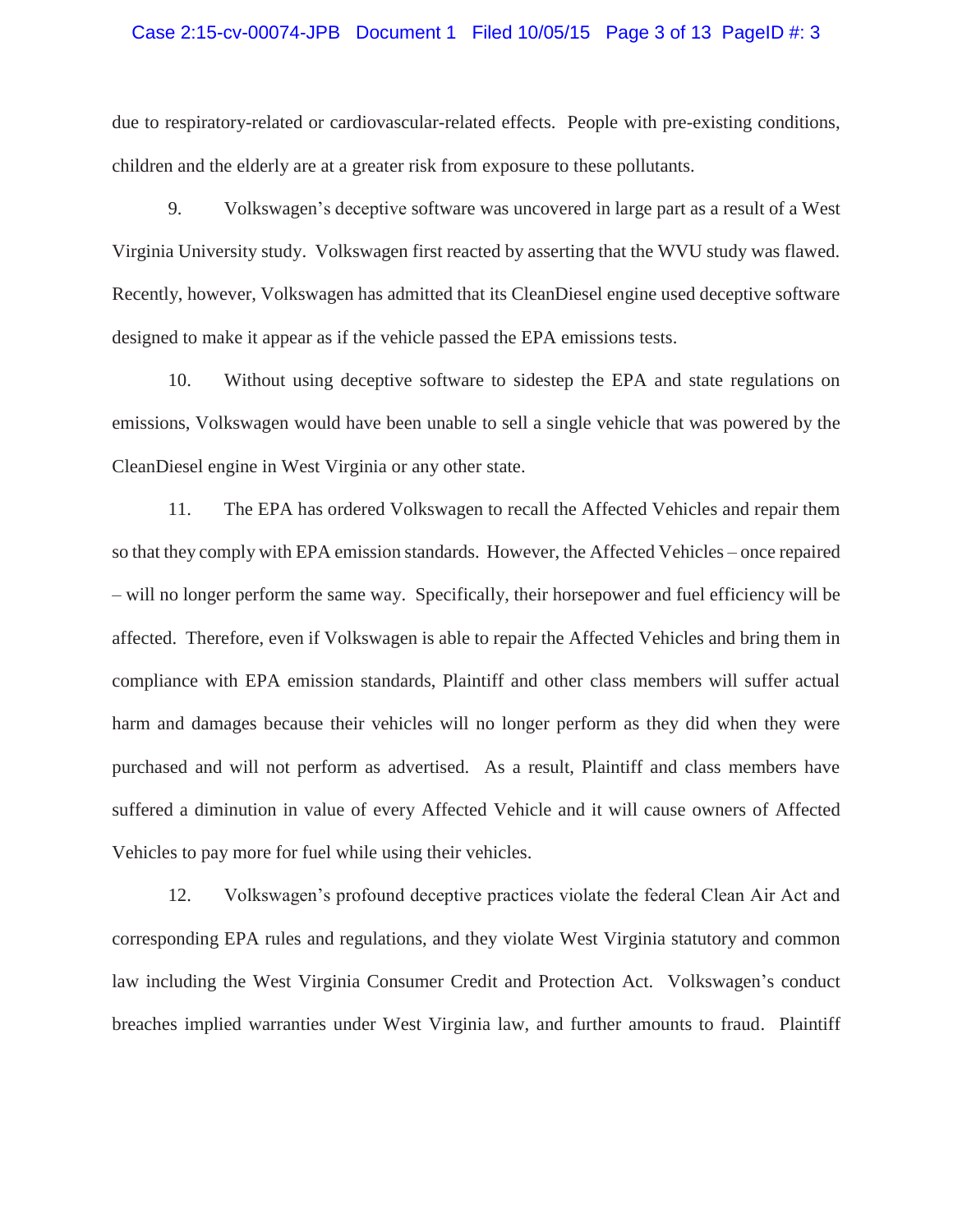### Case 2:15-cv-00074-JPB Document 1 Filed 10/05/15 Page 4 of 13 PageID #: 4

brings this action on behalf of himself and a proposed West Virginia class to obtain both actual and punitive damages, and to enjoin Volkswagen from continuing to deceive consumers.

## **II. JURISDICTION AND VENUE**

13. Jurisdiction is proper in this Court pursuant to the Class Action Fairness Act, 28 U.S.C.§1332(d), because there are at least 100 members in the proposed statewide Class; the amount in controversy exceeds \$5,000,000, exclusive of interest and costs; and diversity exists because Plaintiff and the members of the proposed Class are citizens of West Virginia, whereas Volkswagen is organized under the laws of New Jersey with a principal place of business in Virginia.

14. Venue is proper in this Court and in this District pursuant to 28 U.S.C. §1391(a) because a substantial part of the events or omissions giving rise to these claims occurred in this District and West Virginia University (the entity that uncovered Volkswagen's sham) is located in this District. Volkswagen has caused harm to Class Members in this District. Plaintiff resides in this District and purchased his Affected Vehicle in this District. Volkswagen has marketed, advertised, sold and leased affected vehicle in this District.

#### **III. PARTIES**

15. Plaintiff, Robert M. Judy, is a citizen of West Virginia and a resident of Davis, which is in Tucker County, West Virginia. Plaintiff owns a 2011 Volkswagen Station with the CleanDiesel engine, VIN 3VWPL7AJXBM626965. He has been injured as a result of Volkswagen's unlawful conduct.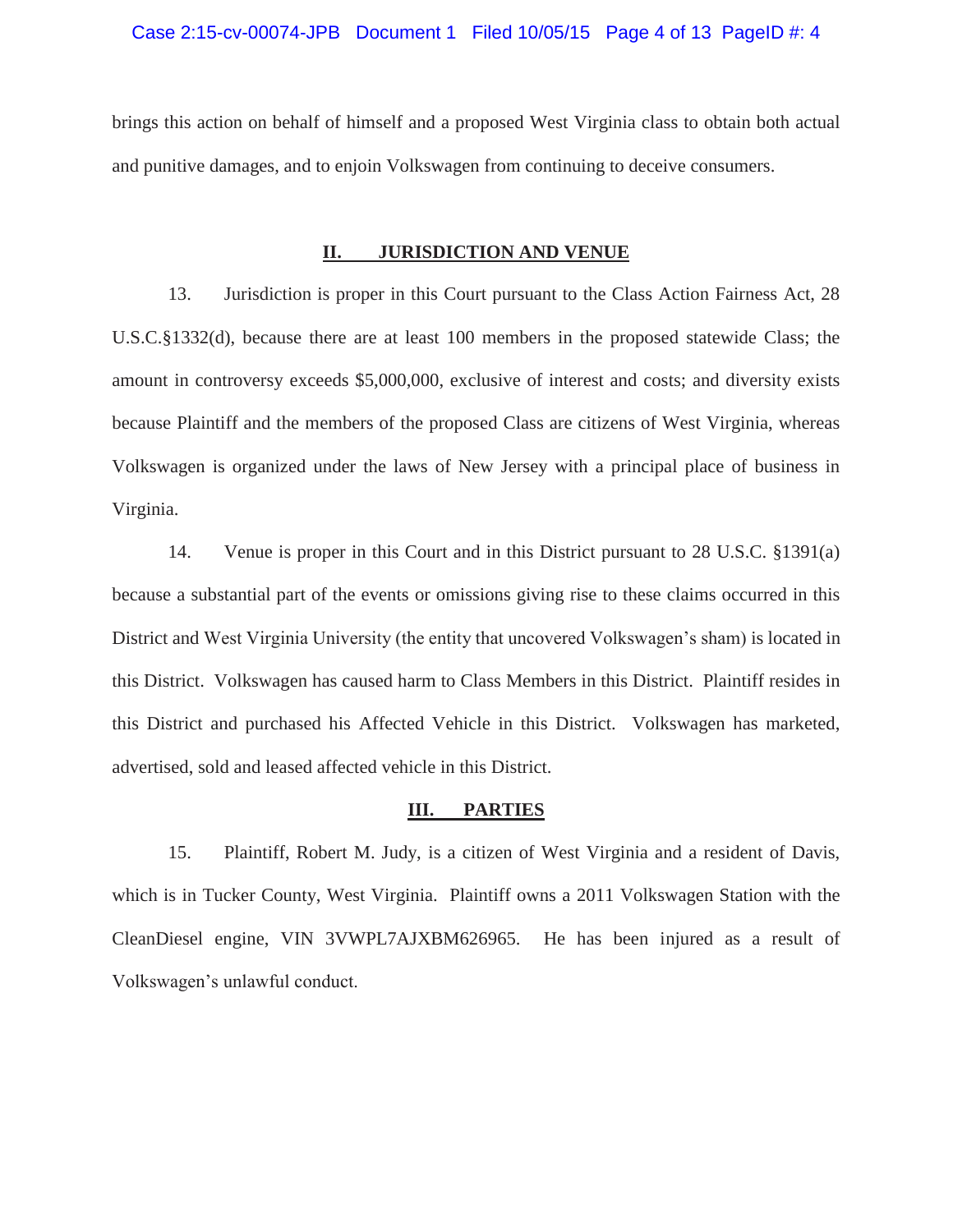### Case 2:15-cv-00074-JPB Document 1 Filed 10/05/15 Page 5 of 13 PageID #: 5

 16. Defendant Volkswagen Group of America, Inc. is a New Jersey corporation with its headquarters and principal place of business located at 2200 Ferdinand, Porsche Drive, Herndon, Virginia.

#### **IV. APPLICABLE STATUTE OF LIMITATIONS HAVE BEEN TOLLED**

 17. Plaintiff and Class Members had no way of knowing that Volkswagen had installed deceptive software in their vehicles. The very purpose of the deceptive software was to get around the EPA emission standards. Volkswagen was clearly intent on expressly concealing its conduct from regulators and consumers. Thus, clearly the tolling statute is implicated.

 18. Volkswagen knowingly and actively concealed its deceptive software throughout the time period relevant to this Action.

 19. Upon information and belief, it took extensive testing by a number of entities, including West Virginia University, to uncover Volkswagen's widespread deceptive conduct. Plaintiff and the members of the proposed class could not have discovered through the exercise of reasonable diligence that Volkswagen was concealing the conduct described herein and was misrepresenting the Company's true position related to the emission qualities of its vehicles.

 20. Volkswagen deliberately misrepresented that the vehicles with the CleanDiesel engines, such as Plaintiff's, complied with EPA emission standards. In fact, Volkswagen employed the deceptive software to cheat the EPA and consumers like the Plaintiff and fellow Class Members throughout the time period relevant to this action. It routinely represented that the vehicles complied with federal and state emission standards, and that it was a reputable manufacturer whose representations could be trusted.

 21. Because of Volkswagen's conduct based in concealing the truth, all applicable statutes of limitations have been tolled by operation of the discovery rule.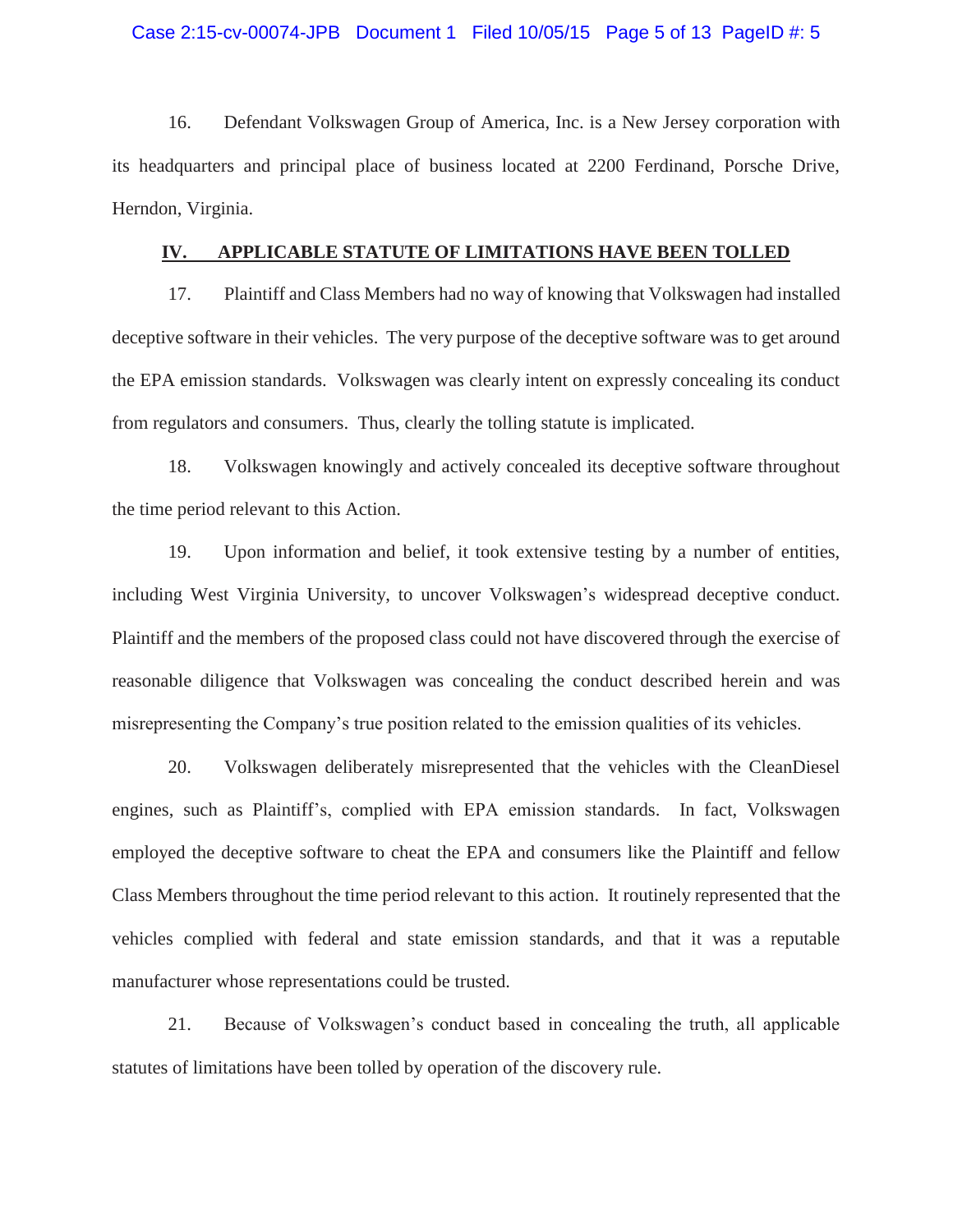### Case 2:15-cv-00074-JPB Document 1 Filed 10/05/15 Page 6 of 13 PageID #: 6

22. Volkswagen deliberately concealed the actual quality of emissions from the CleanDiesel engines in vehicles like the Plaintiff's and Class Members.

23. Volkswagen had a continuous duty to disclose to Plaintiff, Class Members and the EPA the actual quality of emissions from the Affected Vehicles. It also had a continuous duty to admit that it had engaged in an illegal scheme to defeat emissions testing and thereby evade EPA emissions standards.

24. As a consequence, Volkswagen is estopped from relying on any statutes of limitations in defense of this Action.

## **V. CLASS ALLEGATIONS**

25. Plaintiff brings this action as a class action under Federal Rule of Civil Procedure 23(a), 23(b)(2), and 23(b)(3), on behalf of himself and all others similarly situated. Plaintiff seeks to represent a class (the "Class") defined as follows: All persons or entities in West Virginia and surrounding states who are current or former owners and/or lessees of an Affected Vehicle. Affected Vehicles include those vehicles listed in paragraph 7 herein. Plaintiff reserves the right to amend the definition of the Class if discovery or additional investigation reveals that the Class should be expanded or modified.

26. Excluded from the Class are persons who have personal injury claims resulting from the deceptive software in the CleanDiesel system. Also excluded is any person who makes a timely election to be excluded from the Class as well as the Judge to whom this case is assigned and his/her immediate family.

27. Certification of Plaintiff's claims for class-wide treatment is appropriate because Plaintiff can prove the elements of her claims on a class-wide basis using the same evidence as he would use to prove those elements on an individual action alleging the same claims.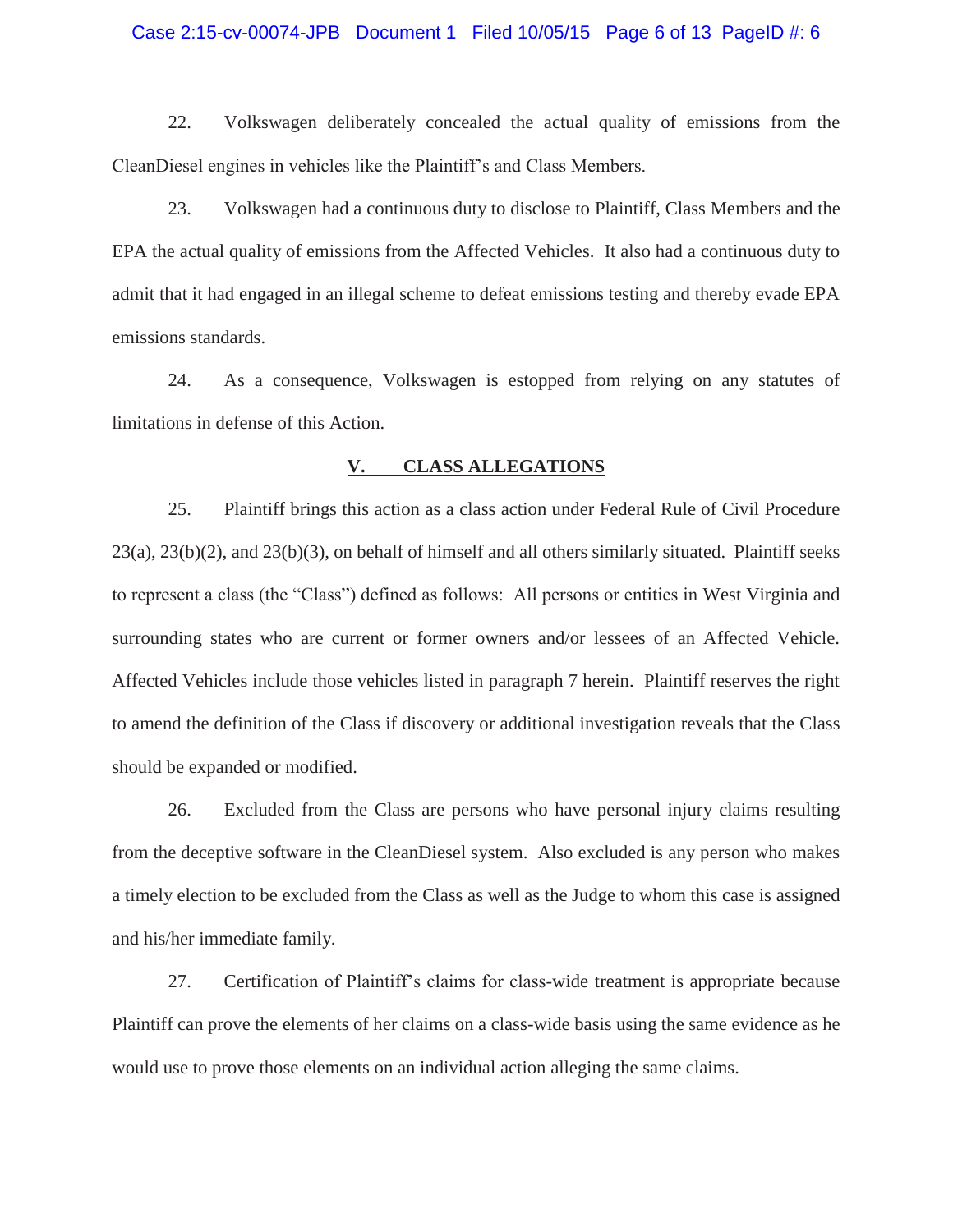### Case 2:15-cv-00074-JPB Document 1 Filed 10/05/15 Page 7 of 13 PageID #: 7

28. The requirements of Federal Rule of Civil Procedure 23 are met.

 a. Numerosity: The members of the Class are so numerous that individual joinder of all Class Members is not practicable. Plaintiff does not know the exact number of Class Members but upon information and belief believes that the size of the class is in the thousands. Class Members are identifiable from information and records within Volkswagen's possession, custody and control. Class members, once identified, may be notified of the pendency of this action by recognized, Court-approved notice dissemination methods.

 b. Commonality and Predominance: This action involves common questions of law and fact, which predominate over any questions affecting the individual members of the Class. These include, but are not limited to, the following:

- 1. Did Volkwagen engage in the conduct alleged herein?
- 2. Did Volkswagen design, advertise, market, distribute, lease, sell or otherwise place Affected Vehicles into the stream of commerce in the United States?
- 3. Does the CleanDiesel engine system in the vehicles identified herein contain a defect that fails to comply with EPA requirements?
- 4. Can the CleanDiesel engine be made to comply with EPA standards without affecting the performance and/or efficiency of the vehicles?
- 5. Did Volkswagen know about the defect and if so for how long?
- 6. Does Volkswagen's conduct violate consumer protection statutes, warranty laws, and other laws as asserted below?
- 7. Did the Plaintiff and Class Members overpay for their vehicles?
- 8. What relief are the Plaintiff and Class Members entitled to?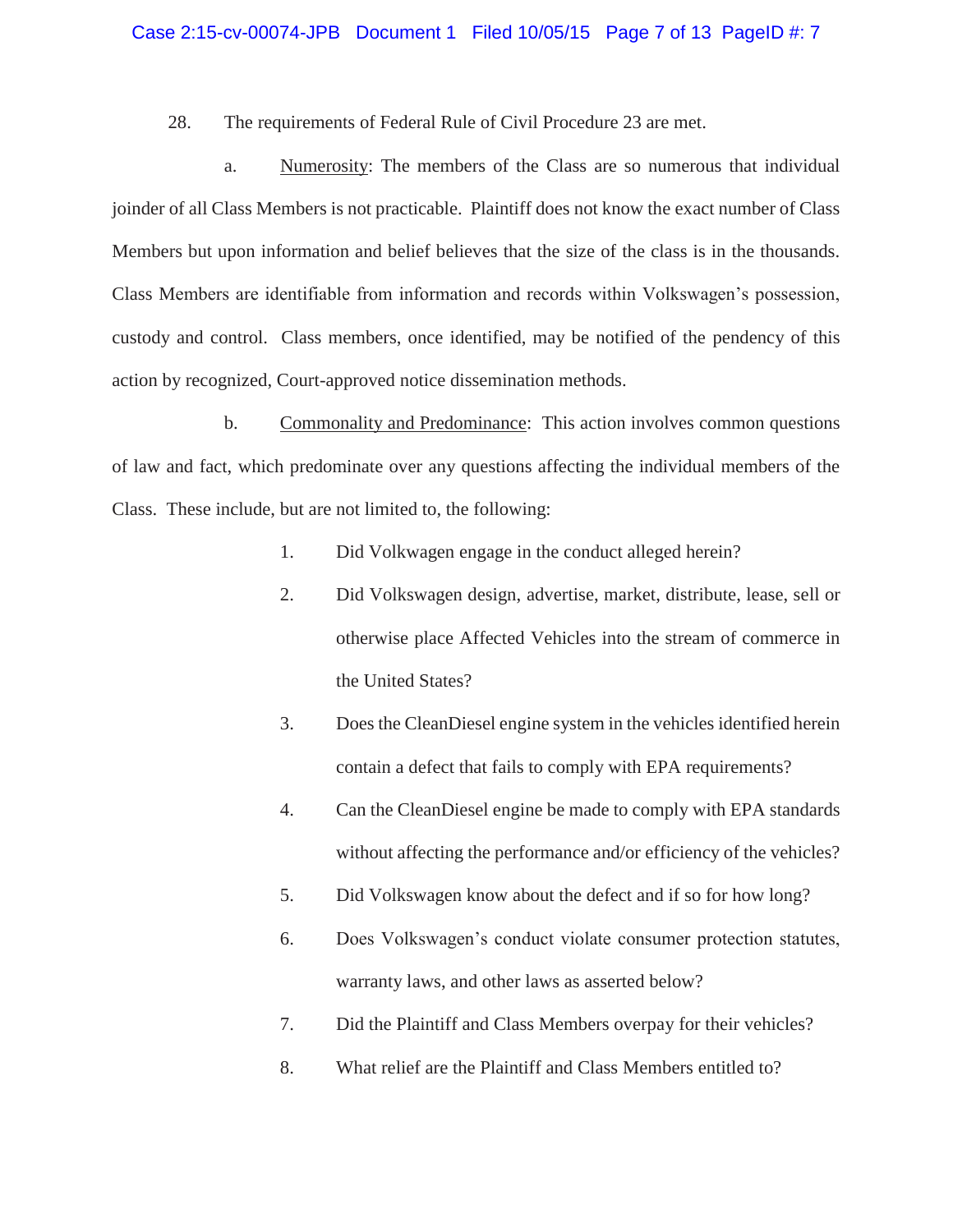### Case 2:15-cv-00074-JPB Document 1 Filed 10/05/15 Page 8 of 13 PageID #: 8

 c. Typicality: Plaintiff's claims are based on the same legal theories as the claims of other Class Members. All were comparably injured by Volkswagen's wrongful conduct as described herein.

 d. Adequacy: Neither Plaintiff nor his counsel has interests that conflict with the interests of the other Class members. Plaintiff is an adequate Class representative as his experienced counsel.

 e. Declaratory and Injunctive Relief: Volkswagen has acted or refused to act on grounds generally applicable to Plaintiff and to the other members of the Class, thereby making appropriate final injunctive relief and declaratory relief, as described below, with respect to the Class as a whole.

 f. Superiority: A class action is the superior method for the fair and efficient adjudication of this controversy because, among other things: it is not practicable for members of the class to prosecute individual actions; a class action will reduce or eliminate the possibility of repetitious and redundant litigation, or of inconsistent or contradictory judgments; and a class action will enable claims to be handled in an orderly, efficient and expeditious manner.

#### **VI. CLAIMS**

#### **Count I – Breach of Implied Warranty of Merchantability**

 29. Plaintiff incorporates by reference all preceding paragraphs of this Complaint as if fully set forth herein.

30. Plaintiff brings this claim on behalf of himself and on behalf of the Class.

 31. Volkswagen is and was at all relevant times a "merchant" with respect to motor vehicles under West Virginia Code §§ 46-2-104(1) and 314(1).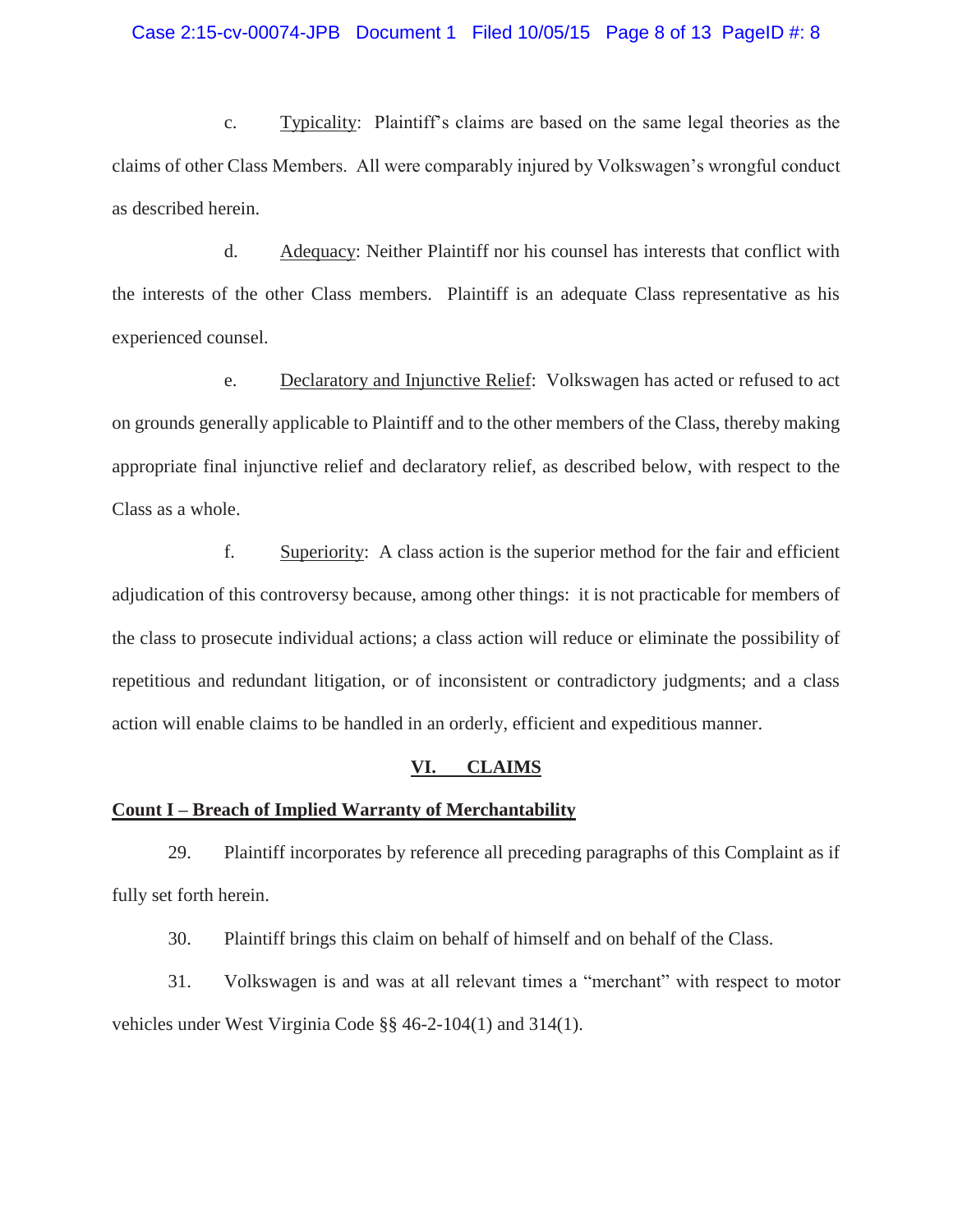### Case 2:15-cv-00074-JPB Document 1 Filed 10/05/15 Page 9 of 13 PageID #: 9

32. The Affective Vehicles are and were at all relevant times "goods" within the meaning of West Virginia Code §§ 46-2-105(1) and 314(2).

33. Pursuant to West Virginia Code  $\S 46$ -2-314, Volkswagen implicitly warranted that the vehicles it sold to the Plaintiff and Class Members were in a merchantable condition and fit for the ordinary purpose for which cars are used.

34. The Affective Vehicles when sold and at all relevant times were not in a merchantable condition and are not fit for the ordinary purpose for which cars are used for the reasons specified herein.

35. Volkswagen is fully on notice of the relevant defects in Plaintiff's vehicle and in the vehicles of the Class Members by its own knowledge of the issue, by its development of the deceptive software, by the WVU study, by communications from the EPA, by the instant Complaint, and by the numerous news stories and press releases on this topic.

36. Privity of contract is not required in this case because Plaintiff and Class Members are intended third-party beneficiaries of contracts between the Defendant and its dealers. Notably, Plaintiff and Class members are the intended beneficiaries of Volkswagen's implied warranties with their dealers. Any warranty agreements were intended to benefit the ultimate consumers, such as Plaintiff and fellow Class Members.

37. As a direct and proximate result of Volkswagen's breach of warranties of merchantability, Plaintiff and the Class have been damaged in an amount to be proven at trial.

## **Count II – Violation of West Virginia Consumer Credit and Protection Act**

38. Plaintiff incorporates by reference all preceding paragraphs of this Complaint as if fully set forth herein.

39. Plaintiff brings this claim individually and on behalf of the Class.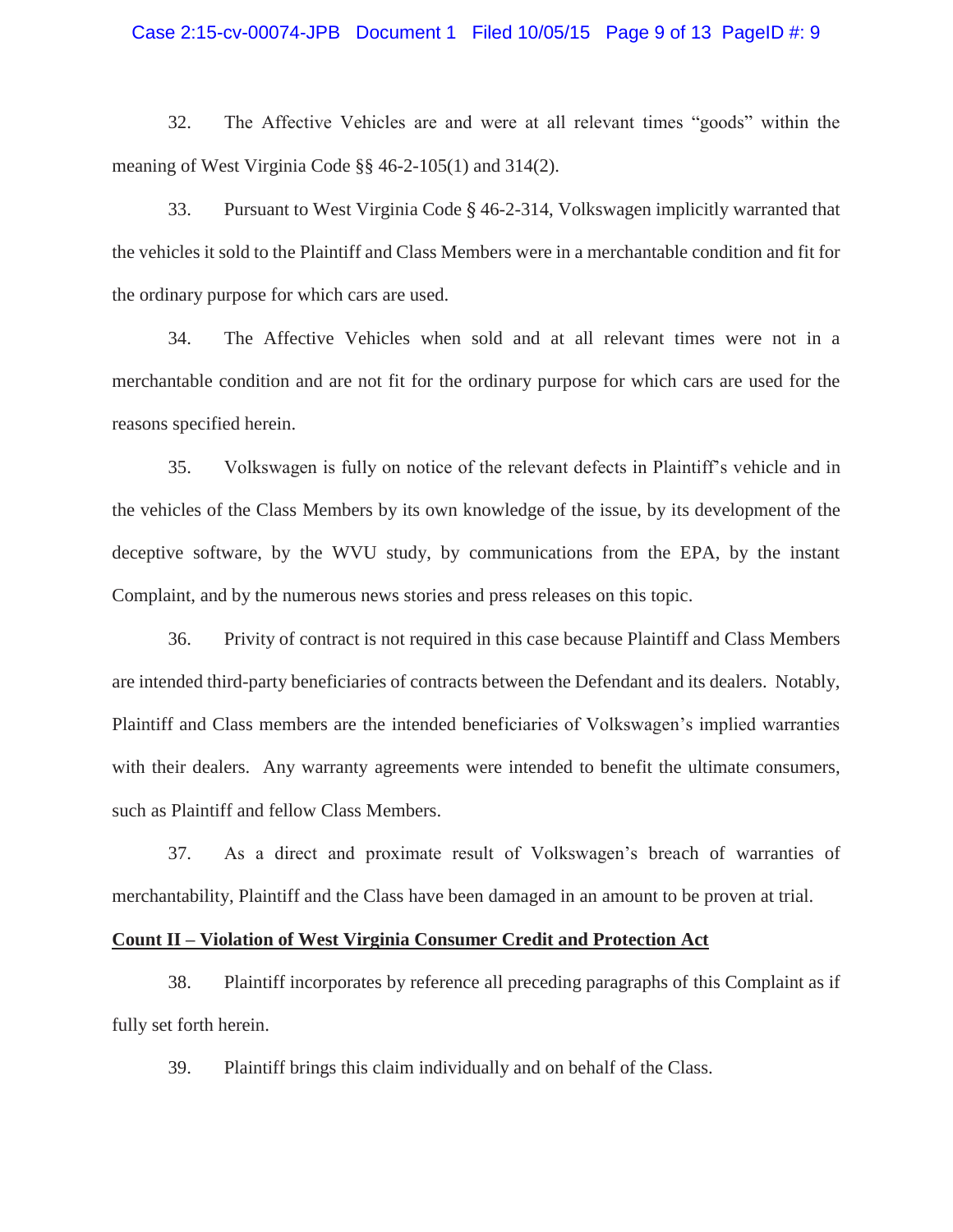### Case 2:15-cv-00074-JPB Document 1 Filed 10/05/15 Page 10 of 13 PageID #: 10

40. Plaintiff brings this claim under the West Virginia Consumer Credit and Protection Act ("WVCCPA"), which makes it unlawful to engage in any "[u]nfair methods of competition and unfair or deceptive acts or practices in the conduct of any trade or commerce." WV Code § 46A-6-104.

41. When Volkswagen employed the deceptive software in the CleanDiesel engines to avoid the EPA emission tests, Volkswagen engaged in deceptive business practices prohibited by the WVCCPA, including but not limited to:

a. representing that the Affected Vehicles have characteristics, uses, benefits, and qualities which they do not have;

b. representing that the Affected Vehicles were of a particular standard, quality, and grade when they were and are not; and

c. advertising the Affected Vehicles with the intent not to sell them as advertised.

42. As a direct and proximate result of Volkswagen's violations of the WVCCPA, Plaintiff and the Class Members have suffered actual damages. As a result, Plaintiff seeks monetary relief against Volkswagen as allowed under the WVCCPA.

44. Plaintiff also seeks punitive damages against Volkswagen because Volkswagen carried out outrageous conduct with willful and conscious disregard of the rights of others. Volkswagen intentionally and willfully misrepresented the "clean" emissions of the Affected Vehicles and concealed material facts that only Volkswagen knew. Volkswagen's unlawful conduct constitutes malice, oppression, and fraud warranting punitive damages.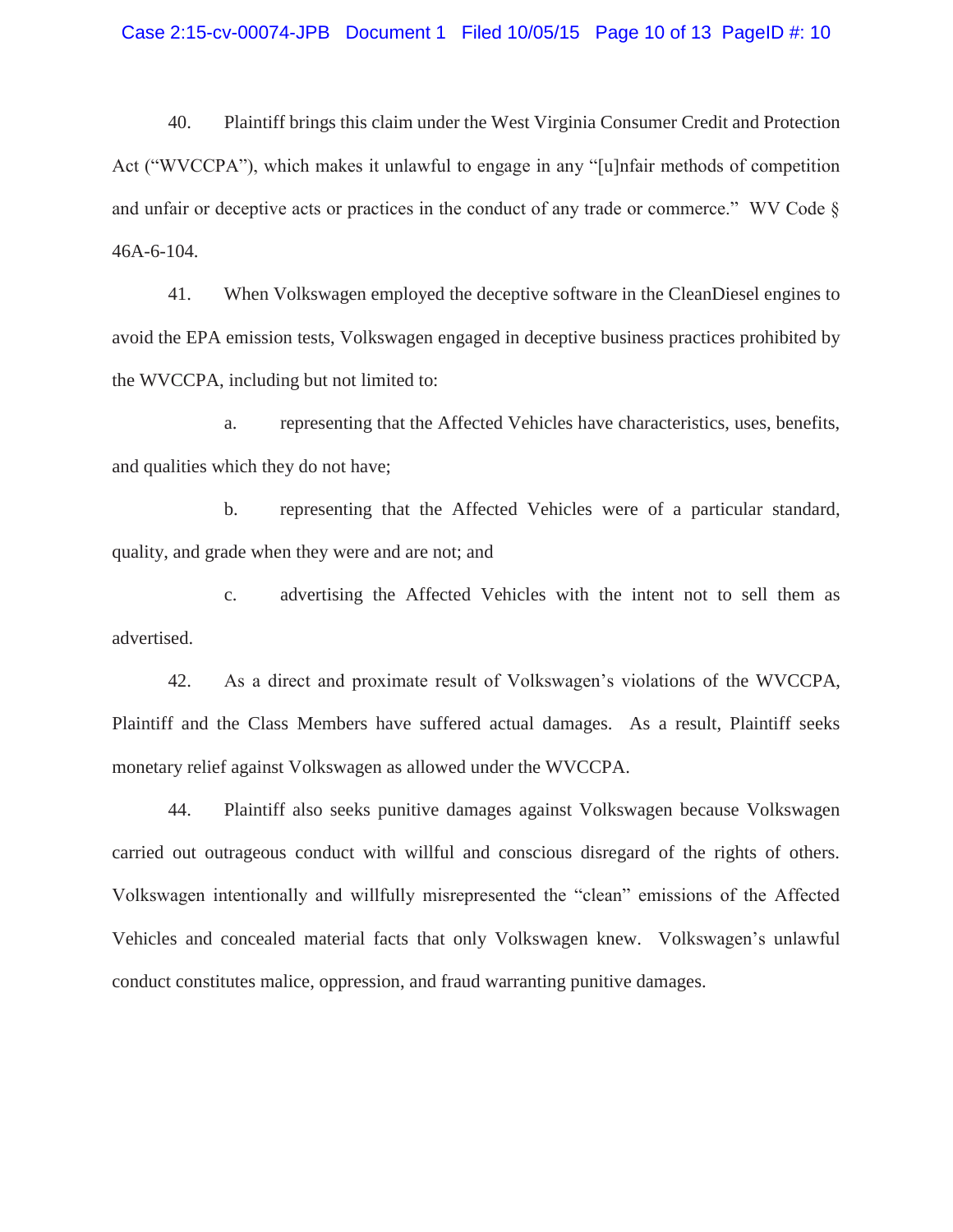### Case 2:15-cv-00074-JPB Document 1 Filed 10/05/15 Page 11 of 13 PageID #: 11

45. Plaintiff further seeks an order enjoining Volkswagen's unfair or deceptive acts or practices, restitution, punitive damages, costs of Court, and attorney's fees under W. Va. Code § 46A-5-101, et seq., and any other just and proper relief available under the WVCCPA.

## **Count III – Fraud by Concealment**

46. Plaintiff incorporates by reference all preceding paragraphs of this Complaint as if fully set forth herein.

47. Plaintiff brings this claim individually and on behalf of the Class.

48. Volkswagen intentionally concealed that the CleanDiesel engine systems were not EPA-compliant by using deceptive software to avoid the EPA emissions testing.

49. Volkswagen intentionally concealed information from Plaintiff and the Class that was highly relevant to their purchasing decision.

50. Volkswagen through its advertising campaigns and other forms of communication affirmatively represented that the Affected Vehicles had no significant defects, complied with all EPA regulations and would perform and operate properly.

51. When made, Volkswagen knew that these representations were false.

52. The conduct described herein was material because if it had been disclosed Plaintiff and the Class Members would not have bought or leased the Affective Vehicles, or would not have bought or leased those Affected Vehicles at the prices they paid.

53. Plaintiff and the other Class Members relied on Volkswagen's advertisements, written communications and reputation when purchasing the Affected Vehicles.

54. The Plaintiff and Class members' reliance was reasonably foreseeable to Volkswagen. Indeed, the advertisements and additional communications to Plaintiff and Class Members from Volkswagen emphasized greater power and fuel efficiency while also meeting the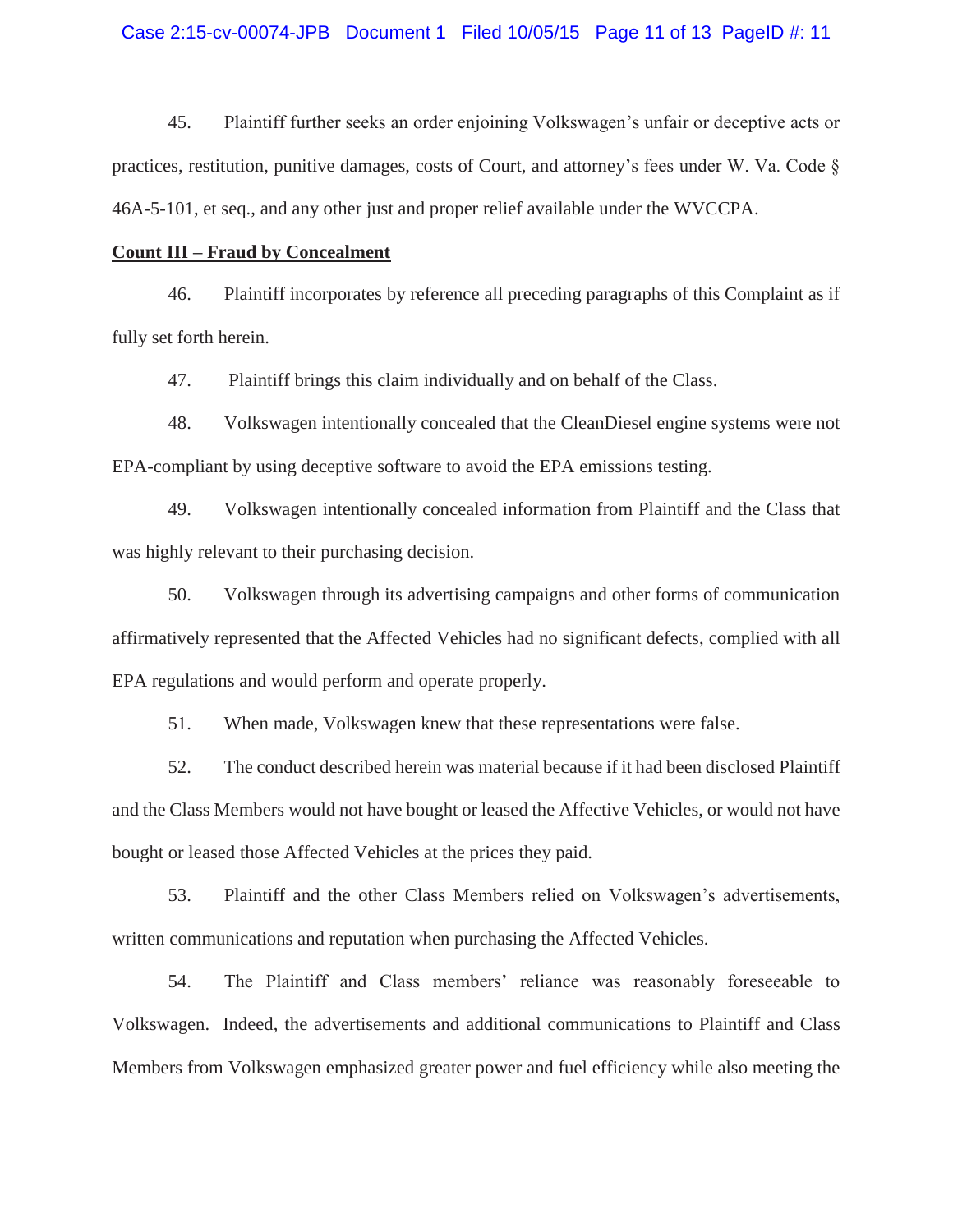### Case 2:15-cv-00074-JPB Document 1 Filed 10/05/15 Page 12 of 13 PageID #: 12

EPA emissions standards. Volkswagen knew that these claims were material to Plaintiff and the Class members and that is why it spent millions on advertising campaigns to talk about these features.

 54. Plaintiff and Class members were intentionally led to believe that they had paid for and received clean diesel vehicles, when in reality their "CleanDiesel" vehicles used a deceptive software system to cheat the EPA and make them appear clean when those vehicles were and are not at all.

 55. Given Volkswagen's fraudulent conduct, Volkswagen is liable to Plaintiff and Class Members for damages in an amount to be proven at trial. Additionally, because Volkswagen's actions were wanton, malicious, oppressive, reckless, deliberate, and with full intent to defraud the Plaintiff and Class Members, Volkswagen's conduct warrants punitive damages in an amount sufficient to deter such conduct in the future, as determined at trial.

## **VII. REQUEST FOR RELIEF**

 Plaintiff, individually and on behalf of members of the Class, respectfully request that the Court enter judgment in their favor and against Volkswagen as follows:

- A. Certification of the proposed Class, and designation of Plaintiff as the named representative of the Class, and designating the undersigned as Counsel for the Class;
- B. Declaration that Volkswagen is financially responsible for notifying all Class members about the defective nature of the Affected Vehicles;
- C. Injunctive relief in the form of a recall or free replacement program;
- D. Costs, restitution, damages, including punitive damages, and disgorgement in an amount to be determined at trial;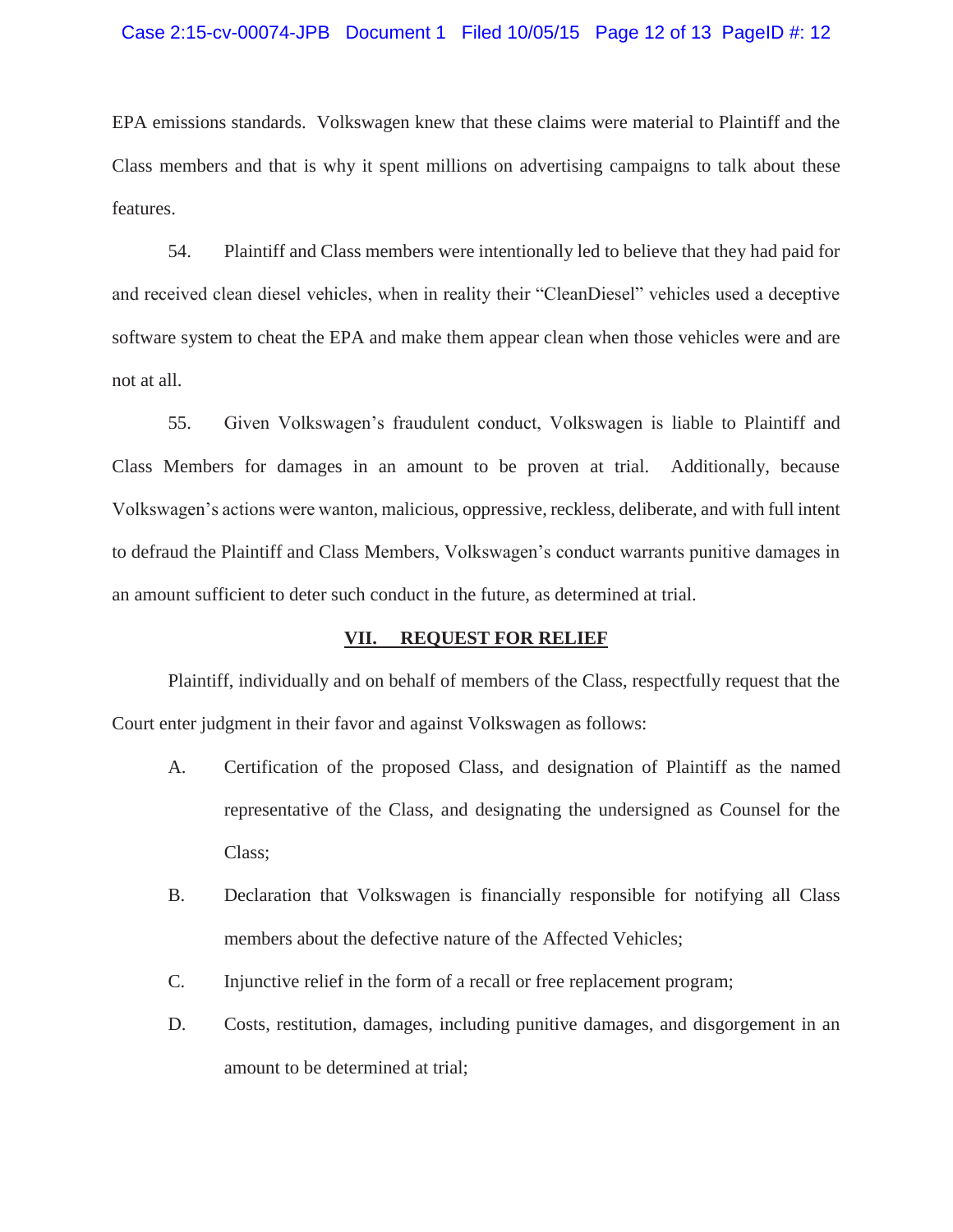- E. An order requiring Volkswagen to pay both pre- and post-judgment interest on any amounts awarded;
- F. An award of costs and attorneys' fees; and
- G. Such other or further relief as may be appropriate.

# **VIII. DEMAND FOR JURY TRIAL**

Plaintiff demands a jury trial for all claims so triable.

ROBERT M. JUDY, Individually and on behalf of others similarly situated,

By Counsel,

/s/ Carrie Goodwin Fenwick Carrie Goodwin Fenwick (#7164) Johnny M. Knisely (#4968) Goodwin & Goodwin, LLP 300 Summers Street, Suite 1500 P.O. Box 2107 Charleston, WV 25328-2107 304-346-7000 cgf@goodwingoodwin.com jmk@goodwingoodwin.com